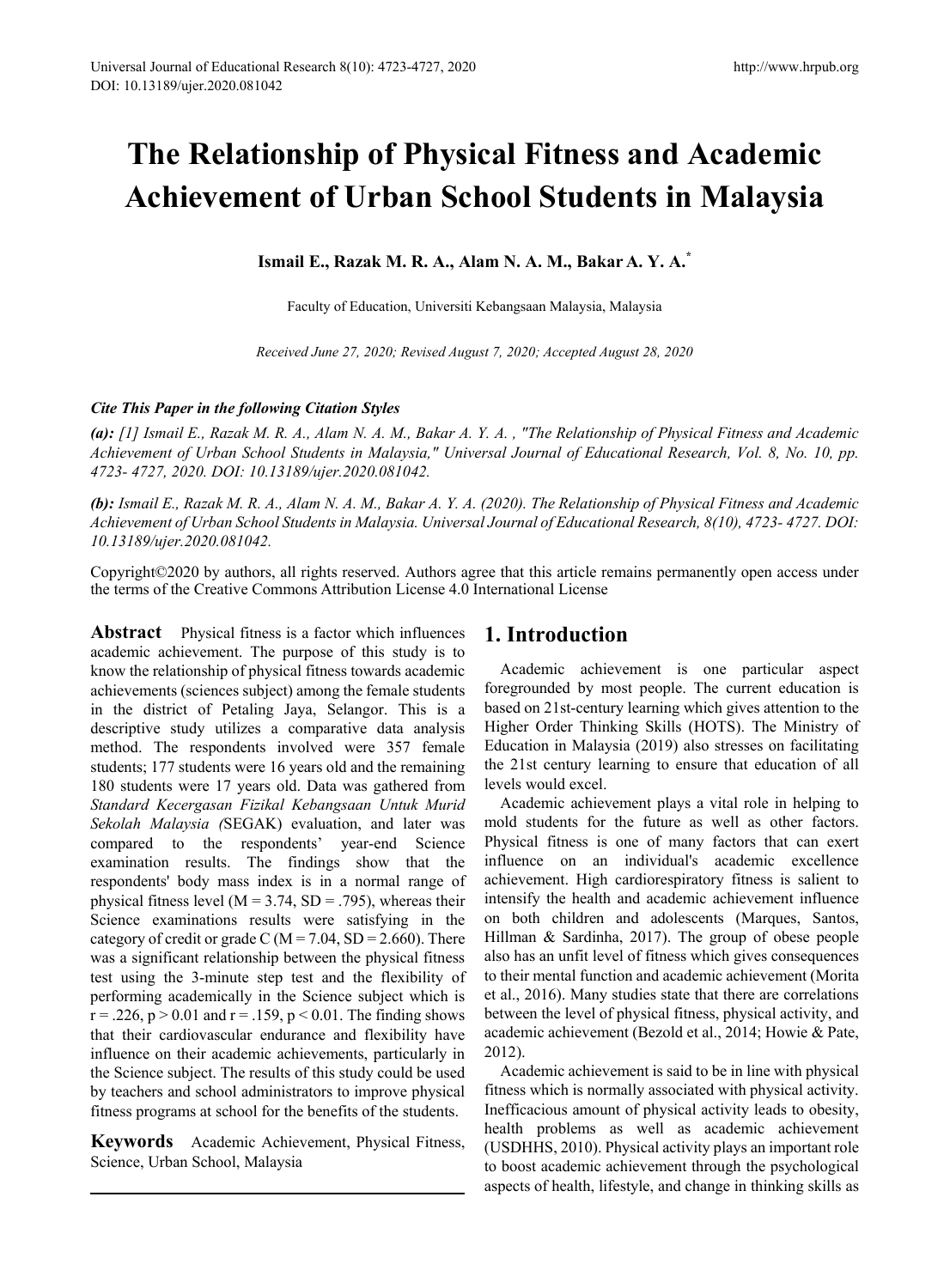well as support learning and cognitive function (Mura et al., 2015: Khan & Hilman, 2014). Academic achievements are said to be individual solutions and competencies derived from skills, knowledge or progress that are not dependent on the intelligence of the mind (Carter, 1973). Academic performance and physical fitness should be balanced equally. Physical activity that can increase the level of physical fitness is like exercising, where it provides many health benefits. Spending time doing Moderate to Vigorous Physical Activity (MVPA) in a daily activity for duration of 100 minutes can help reduce the risk of death, cardiovascular disease, and heart disease (Basterfield et al., 2008).

The study of Han (2018) found that there was a significant interrelation between the high level of physical fitness and the excellence of academic achievement. Physical fitness is influenced by the efficient and consistent physical activity. Previous studies have shown that there is a positive outcome between physical activity as well as intelligence and in shaping one's mind (Colcombe et al. 2006: Budde et al. 2008: Kwok et. al., 2011). Students who reduce their physical activity by 20% can reduce their academic performance as well, compared to those who are consistent with their physical fitness level (Bezold et al. 2014).

In conclusion, academic achievement may be an indicator of direct intelligent in school education. However, limited research focuses on the impact of physical fitness on academic achievement in Malaysia. In other words, identifying the relationship between physical fitness and academic achievement will be used in shaping practical education policies and learning methods. Also, it can affect the significance as well as improving physical education and health in schools. Therefore, this study aims to look upon the relationships of physical fitness on academic achievement among students in Petaling Jaya, Selangor.

### **2. Research objectives**

The main objective of these study was to study the relationship of physical fitness towards academic achievements (sciences subject) among the female students in the district of Petaling Jaya, Selangor. Other objectives of this study are as follows:

- I. To study the level of academic achievement of Science subjects and health of female school students in the district Petaling Utama, Selangor.
- II. To study the physical fitness among female students in the district of Petaling Utama, Selangor.
- III. To investigate the relationship between physical fitness and the academic achievement of Science subjects.

# **3. Methodology**

This is a descriptive study uses a comparative analysis

method, whereby the data was gathered via the administration of *Standard Kecergasan Fizikal Kebangsaan Untuk Murid Sekolah Malaysia* (SEGAK) – a national fitness standard evaluation of school students. The data from SEGAK test was compared to the students' year-end Science examination results. The respondents for this study were the upper secondary students from three all-girl schools in Petaling Jaya district which accumulated to a total of 2,738 students. The number of respondents was determined using formula suggested by Krejcie and Morgan (1970), in which 357 students, aged between 16 to 17 years old, were sampled. These schools were chose because all three had the best Science achievements in the district. The data was collected from SEGAK physical fitness evaluation of 3-minute step test, modified push-up test, sit-up test, and the sit and reach test. This evaluation holistically measures respondents' cardiovascular endurance, muscle endurance, body composition, flexibility, and muscle strength. Overall, the data collection procedure comprised of two main stages namely: 1) the administration of SEGAK evaluation, and 2) the comparison of obtained SEGAK data with the respondents' year-end Science examination results. Data was descriptively and inferentially analyzed, using the Statistical Package for Social Sciences (SPSS) software, version 23.0.

# **4. Findings**

There were 177 students, aged 16 years old and the remaining 180 students were 17 years old. The study showed a descriptive analysis that 177 students are 16 years old and 180 students are 17 years old. In terms of racial background, the majority of the 143 students are Malays and the minority of 17 people, are categorized as 'others'. Besides that, the findings showed that 161 people are Muslims, which is the most, whereas another religion is the least which is 8 people. Table 1 shows the demographic background of the study.

The findings of the Body Mass Index (BMI) indicate that the female students are at a normal BMI level and have low health risk value that  $M = 2.22$  SD = .757. BMI by race shows that the Malays have higher BMI when compare to the other races, that is  $M = 2.29$ , SD = 777. In terms of religion, it is shown that Muslim students have a higher normal BMI of  $M = 2.30$ , SD = 791. However, in terms of age, 17-year-old pupils had a higher normal BMI than 16-year-old pupils which are  $M = 2.25$ ,  $SD = 747$ . Table 2 shows the BMI for female students as a whole.

Overall, the physical fitness level shows that female students are a moderate stage where  $M = 3.74$ ,  $SD = .795$ . The level of fitness according to race shows that the Chinese are fit than other races, with the value of  $M = 3.85$ ,  $SD = .857$ . While the fitness level according to religion shows that Christians had indicated that the value of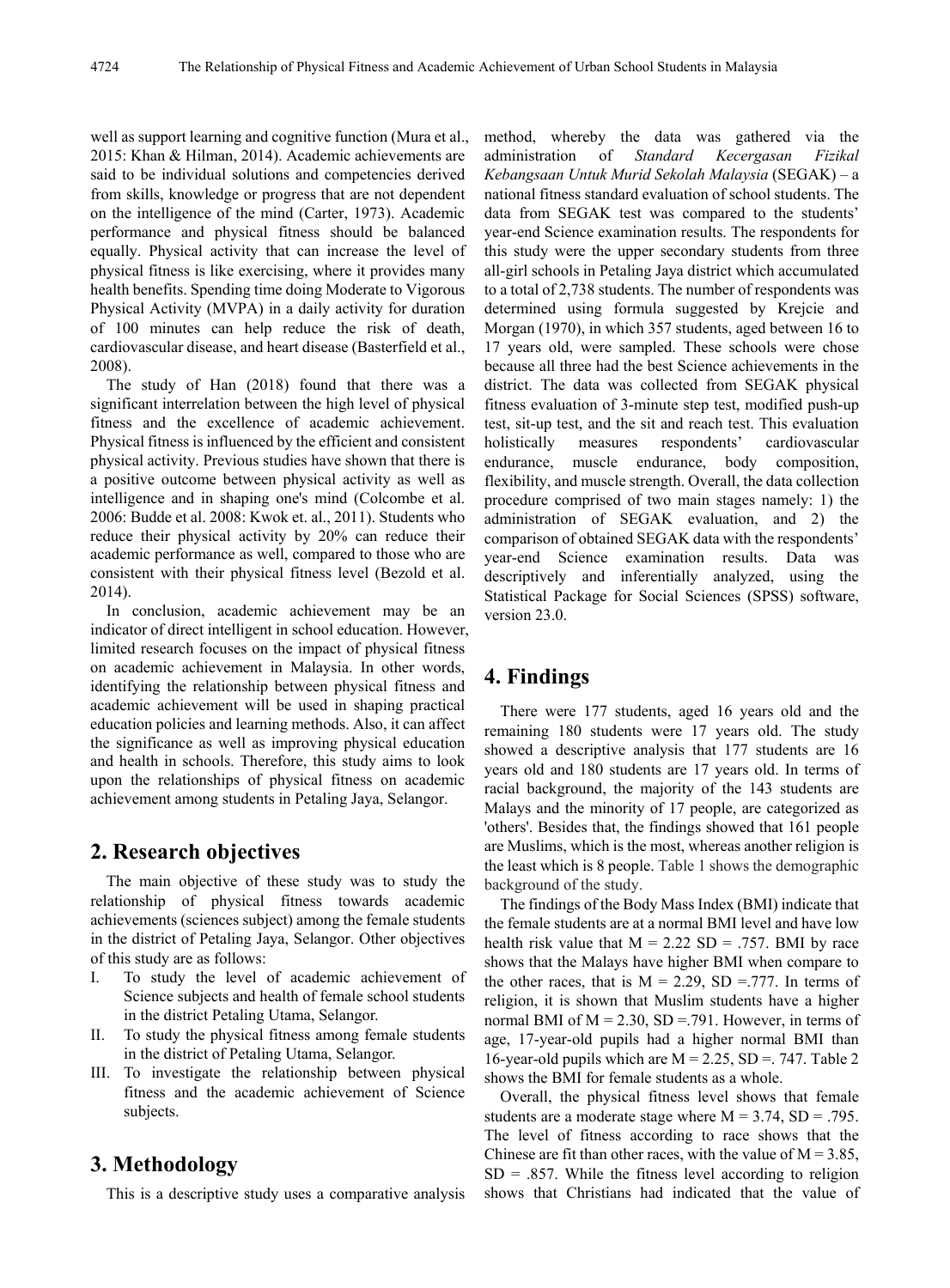physical fitness fits higher than other religions, namely M  $= 3.91$  SD  $= .777$ . In terms of age, 17-year-old female students had a higher physical fitness level compared to 16-year-olds,  $SD = M = 3.77$ . 853. Table 3 shows the physical fitness level of female students as a whole.

The academic achievement level of Science subjects showed that students were in the category of failing with 24.6% compared to other categories. The number of

16-year-old pupils in the failed category was more than the 17-year-old, with value of 47 pupils and 41 pupils respectively. Malay Muslims students in the category of failures are more compared to other races and religions, where there are 35 students and 39 students. Table 4 shows the achievement level of Science subjects achieved by the students.

| Item $(s)$      | Frequency $(N)$ | Percent $(\% )$ of | Mean | Standard deviation |
|-----------------|-----------------|--------------------|------|--------------------|
| Age             |                 |                    |      |                    |
| 16 years old    | 177             | 49.6               | 1.50 | .501               |
| 17 years old    | 180             | 50.4               |      |                    |
| Race            |                 |                    |      |                    |
| Malay           | 143             | 40.1               |      |                    |
| Chinese         | 67              | 18.8               | 2.06 | .977               |
| India           | 130             | 36.4               |      |                    |
| Others          | 17              | 4.8                |      |                    |
| Religion        |                 |                    |      |                    |
| Islam           | 161             | 45.1               |      |                    |
| <b>Buddhist</b> | 57              | 16.0               | 2.07 | 1.134              |
| Hindu           | 99              | 27.7               |      |                    |
| Christian       | 32              | 9.0                |      |                    |
| Others          | 8               | 2.2                |      |                    |

Table 1. Descriptive analysis of the demographic background of the study

| Table 2. |  |  | The level of body mass index for female students |  |
|----------|--|--|--------------------------------------------------|--|
|----------|--|--|--------------------------------------------------|--|

| <b>BMI</b> category | Health risk | Frequency $(N)$ | Percent $(\% )$ | Mean         | S. D |
|---------------------|-------------|-----------------|-----------------|--------------|------|
| Less weight         | High        | 40              | 11.2            |              |      |
| Normal/Ideal        | Low         | 228             | 63.9            | າ າາ<br>2.22 | .757 |
| Overweight          | High        | 58              | 16.2            |              |      |
| Obesity             | Very high   | ┙┚              |                 |              |      |

**Table 3.** The physical fitness among a female students.

| Fitness level   | Frequency $(N)$ | Percent $(\% )$ | Mean | S.D  |
|-----------------|-----------------|-----------------|------|------|
| Absent          | ۰               | ۰               |      |      |
| Rarely Inactive | 12              | 3.4             |      |      |
| Inactive        | 132             | 37.0            |      | .795 |
| Moderate        | 155             | 43.4            | 3.74 |      |
| Active          | 54              | 15.1            |      |      |
| Rarely Active   | 4               | 1.1             |      |      |

**Table 4.** The achievement level of Science subjects

| Category         | Grade | Frequency $(N)$ | Percent $(\% )$ of | Mean | S.D   |
|------------------|-------|-----------------|--------------------|------|-------|
| Superb           | $A +$ |                 | 0.6                |      |       |
| Excellent        | A     | 15              | 4.2                |      |       |
| <b>Brilliant</b> | A     | 27              | 7.6                |      |       |
| Highest Honour   | $B +$ | 28              | 7.8                |      |       |
| High Honour      | B     | 50              | 14.0               |      |       |
| Top Honour       | $C +$ | 26              | 7.3                | 7.04 | 2.660 |
| Praiseworthy     |       | 39              | 10.9               |      |       |
| Upon Graduation  | D     | 30              | 8.4                |      |       |
| Pass             | E     | 41              | 11.5               |      |       |
| Fail             | F     | 88              | 24.6               |      |       |
| Absent           | Th    | 11              | 3.1                |      |       |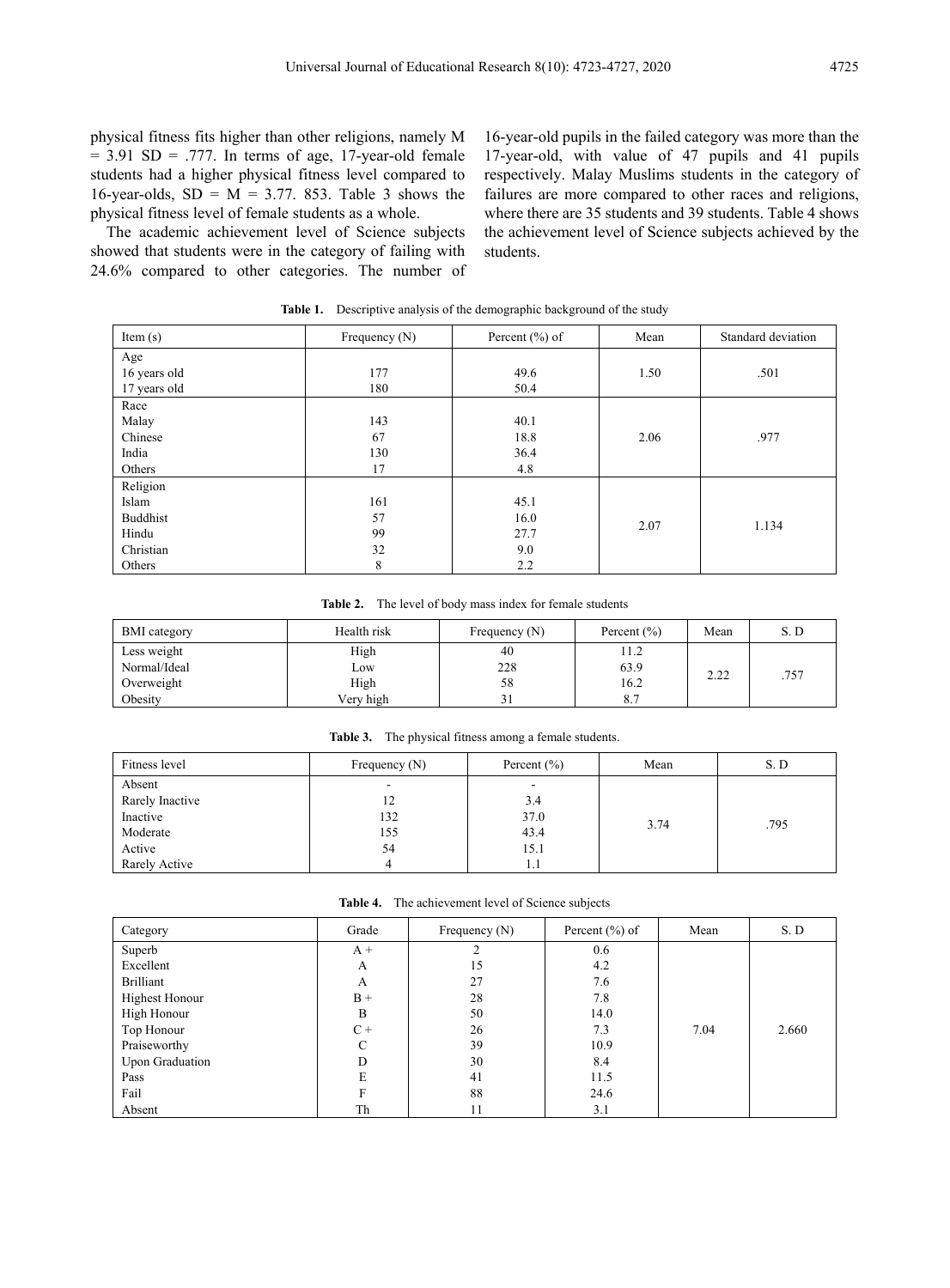| Fitness Test ( $N = 357$ )                                       |                                            | Science Achievement |  |  |
|------------------------------------------------------------------|--------------------------------------------|---------------------|--|--|
| 3-minute Step Test                                               | Pearson Correlation<br>. Sig $(2$ -tailed) | $.226**$<br>.000    |  |  |
| Modified Push-ups                                                | Pearson Correlation<br>. Sig $(2$ -tailed) | $-023$<br>.666      |  |  |
| Sit ups                                                          | Pearson Correlation<br>. Sig $(2$ -tailed) | $-.053$<br>.314     |  |  |
| Pearson Correlation<br>Sit and Reach Test<br>. Sig $(2$ -tailed) |                                            | $.159**$<br>.003    |  |  |

**Table 5.** The relationship between physical fitness tests to the achievement level of Science subject

NOTE: \*\* Significant relationship at the level of 0.01 (2-tailed)

The relationship between the physical fitness test to the academic achievement of Science subject showed that the 3-minute step test, and the sit and reach test had a significant relationship to the achievement of Science subjects. While the physical fitness test for modified push-up and the sit up has no significant relationship to the achievement level of Science subjects. Table 5 shows the relationship between physical fitness tests to the achievement level of Science subjects.

# **5. Conclusions**

The research was conducted to study the relationship of physical fitness towards academic achievements (sciences subject) among the female students in the district of Petaling Jaya, Selangor. Overall, the findings show that there are two physical fitness tests that have a significant relationship to the academic achievement of students in Science subject which are the 3-minute step test (cardiovascular) and the sit and reach test (flexibility).

There is a study said students need to do exercises properly and systematically. The American College of Sports Medicine (ACSM) (2013) advises adolescents to perform physical activity for at least 60 minutes per day to reduce the risk of non-communicable diseases (NCD). For those who are obese or overweight, they should be practicing physical activities for at least three hours per week. By spending more on time watching television, playing video games, and using smartphones, it affects the sedentary lifestyle.

Therefore, a thorough study should be undertaken by researchers in relation to academic achievement and physical fitness, especially in Malaysia, which do not focus on some subjects. In addition, future researchers are advised to review what is associated with the lifestyle and academic achievements. This study is an indirect guide for students, parents, schools, and ministries in developing the welfare of students.

# **REFERENCES**

[1] American College of Sports Medicine. (2013). ACSM's

guidelines for exercise testing and prescription. 2010. Baltimore: Wilson & Wilson, 8.

- [2] Basterfield, L., Adamson, A. J., Parkinson, K. N., Maute, U., Li, P. X., Rehoboam, J. J., & Gateshead Millennium study Core team. (2008). Supervision of physical activity in the UK is deficient: validation of the health survey for England physical activity questionnaire. Archives of the disease in Childhood, 93 (12), 1054-1058.
- [3] Bezold, C. P., Konty, K. J., day, S. E., Berger, M., Harr, L., Larkin, M., & Stark, J. H. (2014). The effects of changes in physical fitness on academic performance under New York City youth. Magazine for Adolescents Health, 55 (6), 774-781.
- [4] Budde, H., Voelcker-Rehage, C., Pietraßyk-Kendziorra, S., riling Ro, p., & Tidow, G. (2008). Opportunity Coordinative exercise improves attention performance in adolescents. Neuroscience Letters, 441 (2), 219-223.
- [5] Cognitive styles on, R. V., & Morgan, D W. (1970). Determining sample size for research activities. Educational and psychological Measurement, 30 (3), 607-610.
- [6] Colcombe, S. J., Erickson, K. I., KwaZulu-Maranta F, P. E., Kim, J. S., et al. (2006). Aerobic exercise training increases the brain volume in aging people. The Journals of Gerontology Series A: Biological sciences and Medical Sciences, 61 (11), 1166-1170.
- [7] Donnelly, J. E., Castelli, D., Etnier, J. L., Lee, S., Tomporowski, P., and... Szabo-Reed, A. (2016). Physical activity, fitness, cognitive function, and academic performance in children. Medicine & Science in Sports & Exercise, 48 (6), 1197 – 1222.
- [8] Han, G.S. (2018). The relationship between physical fitness and academic performance among adolescents in South Korea. Journal of Physical Therapy Science, 30 (4), 605 – 608. DOI: 10.1589/jdisrupted. 30.605.
- [9] Howie, E. R., & Pate, R. R. (2012). Physical activity and academic performance in children: a historical 1. Magazine for Sports and Health Science, 1 (3), 160-169.
- [10] Khan, A., & the Man, C. (2014). The ratio of childhood physical activity and aerobic fitness to brain function and cognition: a review. Pediatric Exercise Science, 26 (2), 138-146.
- [11] Kwok, T. C., Lamb, K. C., Wong, P. S., Chau, W. W., Yuand, K. S., et al.,(2011). In the best of coordination exercise in improving cognitive function in older adults: a prospective study. Clinical interventions in ageing, 6, 261.
- [12] Morita, H., Nakajima, T., Okita, S., Ishihara, T., Sagawa, K.,